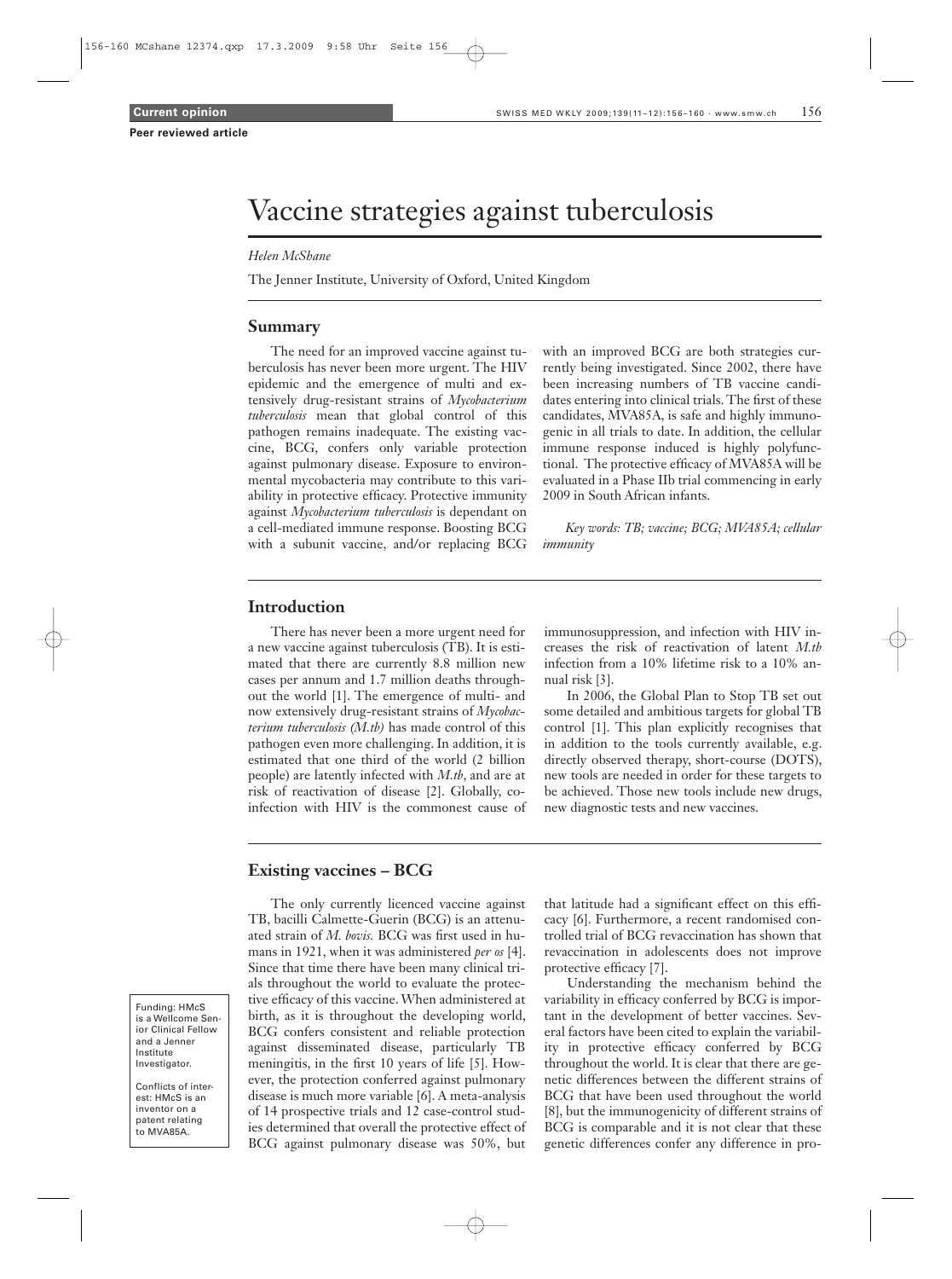tection [9]. Nutritional differences in the populations in which the protective efficacy of BCG has been evaluated may also be a contributory factor [10].

The best explanation for the variable protective efficacy of BCG, however, lies in variability in exposure to environmental mycobacteria. Environmental mycobacteria are ubiquitous organisms which live in the soil, and exposure to these mycobacteria is universal but increases with increasing proximity to the equator. It is postulated that these organisms interfere with BCG vaccination either by masking or by blocking. The masking hypothesis has been elegantly demonstrated by studies of BCG vaccination carried out in parallel in the UK (a population where BCG has been shown to be effective) and Malawi (a population where BCG is not effective) [11]. In these studies, at baseline, BCG naïve adolescents in the

#### **Protective immunity to** *M.tb*

In addition to an understanding of the mechanism behind the failure of BCG, an understanding of the nature of protective immunity to *M.tb* is important in the development of new vaccines. There is considerable interindividual variability in outcome after exposure to *M.tb*. Approximately 70% of individuals exposed to *M.tb* successfully clear the infection [13]. Only approximately 30% of people go on to become infected. This early response is attributable to an effective innate immune response, although the precise nature of this rapid response is not clearly defined [14]. Of the 30% of individuals who become infected, 80–90% are able to contain the initial infection and the mycobacteria enter a state of latency [14]. Only 5–10% of adults develop primary disease. Once latently infected, individuals are at risk of reactivation of this latent infection should they become immunosuppressed for any reason.

*M.tb* is an intracellular pathogen and resides primarily inside macrophages. It is unlikely that antibodies have a major role to play in protective immunity to *M.tb*. Cellular immunity is essential. UK had minimal anti-mycobacterial immune responses. In contrast, BCG naïve adolescents in Malawi already had high baseline responses to mycobacterial antigens. Most of the UK adolescents responded well to BCG vaccination, and there was a significant incremental rise in immune responses to mycobacterial antigens in this population. In contrast, in Malawi most responses did not significantly rise after BCG vaccination. This data fits with the masking hypothesis, whereby exposure to environmental mycobacteria induces some anti-mycobacterial immunity, and vaccination with BCG does not incrementally increase that response. Blocking is a more active process, whereby it is postulated that pre-existing immunity induced by exposure to environmental mycobacteria inhibits the replication of BCG and hence vaccine 'take'. This mechanism has been demonstrated in animals [12].

It is clear from animal studies, and the increased susceptibility to TB disease seen in HIV infected subjects, that Class II restricted CD4<sup>+</sup> T cells are essential for protective immunity to *M.tb* [3, 15]. Class I restricted CD8<sup>+</sup> T cells probably also play a role in protective immunity, although the precise mechanism by which they work is as yet not clearly elucidated. It may be that this T cell subset is important in maintaining the latent state [16].

In addition to the importance of the different cell types, it is clear that a robust Th-1 type immune response, with secretion of interferon gamma (IFN- $\gamma$ ) from antigen specific T cells, is necessary for an effective immune response against *M.tb*. Animals and humans who have deficiencies in the IFN- $\gamma$  processing pathway are more susceptible to TB [17, 18]. However, IFN-g alone does not appear to be sufficient for protection. Other Th-1 cytokines such as IL-12 and TNF are also important. The importance of TNF has recently been highlighted by the reactivation of latent TB seen in patients commencing therapy with a monoclonal antibody against TNF [19].

### **New vaccines in development**

The two main current approaches in developing improved prophylactic TB vaccines are either to use modified BCG or *M.tb* to replace BCG; or to use selected immunodominant antigensina subunit booster vaccine which is administered some time after BCG vaccination. For subunit vaccines, antigendelivery systems include recombinant viral vectors and protein/adjuvant combinations. BCG is likely to be included in any new TB vaccine regimen, at least in the short to medium term, because of the protection conferred against disseminated disease in childhood [5]. The use of BCG in any new regimen, either alone as a recombinant BCG or when combined with a subunit boost, allows the retention of these protective effects of BCG in childhood. The two strategies can be combined and a booster vaccine could be used to boost animproved BCG. The leading new prophylactic TB vaccine candidates in development are summarised in table 1.

For the rest of this review paper the focus will be on MVA85A, the vaccine candidate developed by the University of Oxford.This candidate will be used to illustrate the pathway for development of a new TB vaccine.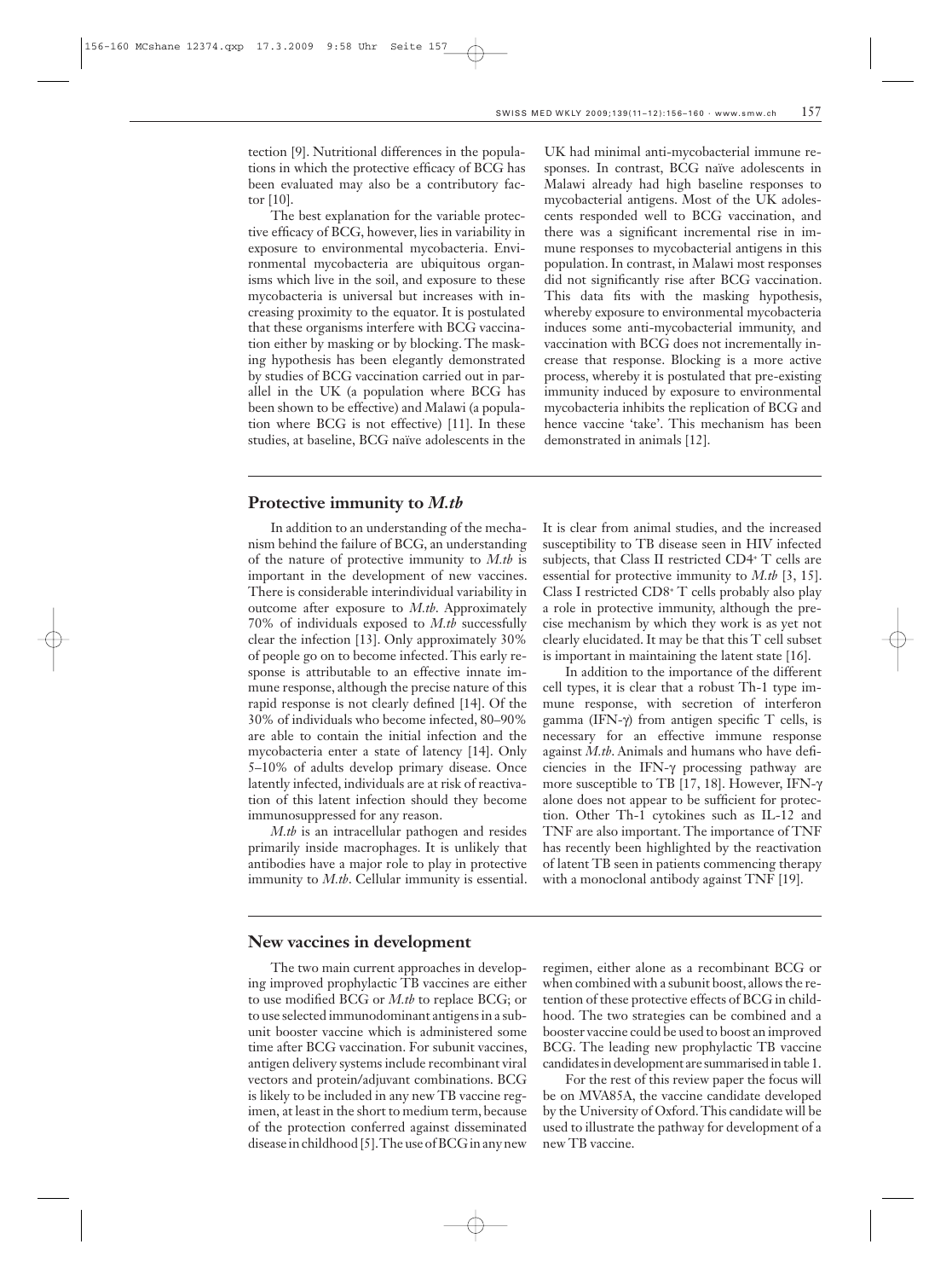#### Table 1

leading prophylacticTB vaccine candidates in development.

| Replacement for<br><b>BCG</b> or booster | Vaccine name     | Vaccine characteristics                                                                               | Developer                                                | Stage of development                                                                   |
|------------------------------------------|------------------|-------------------------------------------------------------------------------------------------------|----------------------------------------------------------|----------------------------------------------------------------------------------------|
| Replacement                              | rBCG30           | Recombinant BCG overexpressing antigen 85B UCLA/Aeras                                                 |                                                          | Entered Phase I study in US in February 2004.<br>Not currently in clinical development |
|                                          | rBCG (Aeras 403) | Recombinant BCG with endosome escape<br>and overexpressing antigen 85A, antigen B<br>and $TB10.4$     | Aeras                                                    | Preclinical development                                                                |
|                                          |                  | $rBCG\Delta U$ re: $CHly^+$ BCG with endosome escape                                                  | Max Planck Institute<br>for Infection Biology,<br>Berlin | Preclinical development                                                                |
|                                          | Pho $p^{-/-}$    | Attenuated strain of M.th                                                                             | University of<br>Zaragoza                                | Preclinical development                                                                |
| <b>Booster</b>                           | Mtb72F/M72       | Fusion protein of 2 antigens from $M$ .tb<br>(32 and 39kDa antigens); used with<br>AS01/AS02 adjuvant | GlaxoSmithKline                                          | Entered Phase I study in US in February 2004;<br>now Phase IIa in Africa               |
|                                          | Hybrid 1         | Fusion protein of antigen 85B and ESAT6                                                               | <b>Statens Serum Institute</b>                           | Phase I in Europe commenced in November 2005                                           |
|                                          | HyVac 4          | Fusion protein of antigen 85B and TB10.4                                                              | <b>Statens Serum Institute</b>                           | Phase I in Europe commenced in December 2007                                           |
|                                          | Aeras 402        | Recombinant adenovirus (AdHu35) expressing<br>antigen 85A, antigen 85B and TB10.4                     | Crucell/Aeras                                            | Phase I in US commenced in October 2006;<br>currently in Phase IIa in Africa           |
|                                          | MVA85A           | Recombinant MVA expressing antigen 85A                                                                | University of Oxford                                     | Phase I in UK commenced in September 2002;<br>currently in Phase IIa in Africa         |

## **MVA85A**

MVA85A is a recombinant strain of modified vaccinia Ankara (MVA) expressing antigen 85A from *M.tb*. MVA is a highly attenuated strain of vaccinia virus which has been passaged over 500 times through chick embryo fibroblasts. As a result, host range and cytokine genes have been deleted and it cannot replicate in human cells [20]. MVA was used at the end of the smallpox eradication campaign to vaccinate over 100,000 people in southern Germany, and was found to have an excellent safety profile [21]. Recombinant pox viruses have been demonstrated to be excellent at boosting previously primed cellular immune responses. The antigen selected for insertion into the MVA vector is antigen 85A. Antigen 85A is a highly immunodominant antigen in both preclinical and clinical studies which is present in all strains of mycobacteria sequenced to date [22]. It is protective when administered alone in small animals [23]. Importantly, the use of this antigen in a new vaccine does not interfere with the new diagnostic tests which are increasingly in clinical use [24].

MVA85A first entered into clinical development in September 2002 [25]. These early clinical studies were designed primarily to demonstrate safety. The first studies were conducted in the UK in BCG naïve, tuberculin skin test (TST) negative adults. The aim with these studies was to identify subjects who were as mycobacterially naïve as possible in this first clinical trial, before going on to evaluate this vaccine sequentially in BCG vaccinated subjects and then *M.tb* latently infected subjects. In addition, each subject group was evaluated first in the UK before being evaluated in a TB endemic country. The reason for this caution was concern within the field of TB vaccine research about the induction of a Koch phenomenon. The Koch phenomenon describes the induction of immunopathology at the site of infection in animals infected with *M.tb.* This phenomenon has been demonstrated in preclinical models and was also seen in humans, when Robert Koch developed his 'remedy' for TB at the end of the 19<sup>th</sup> century [26, 27].

The Gantt chart in figure 1 outlines the clinical trials conducted with MVA85A since 2002. This is taken from the overall Gantt chart for the full product development of MVA85A. The outcome measures in all of these clinical trials have been safety and immunogenicity. The primary immunological readout in all of these clinical trials has been the ex-vivo IFN- $\gamma$  Elispot assay, using an 18-hour overnight incubation. In addition, a more detailed immunological analysis has been conducted using cryopreserved peripheral blood mononuclear cells, in order to fully characterise the vaccine induced immune responses.

To date in April 2008, 258 subjects have been vaccinated with MVA85A and there have been no vaccine related serious adverse events. MVA85A is administered intradermally, and mild local adverse events at the site of injection are common [28]. Mild self-limiting systemic adverse events which typically occur in the first 12–24 hours after vaccination are also common [28]. Importantly, there have been no signs of immunopathology in any of the trials to date, which include latently infected subjects in both the UK and South Africa (Sander et al., submitted; Tameris, personal communication).

The immunogenicity results from the trials conducted to date are also encouraging.When administered to BCG naïve subjects in the UK, MVA85A induces a significant antigen specific T cell response which reaches a peak one week after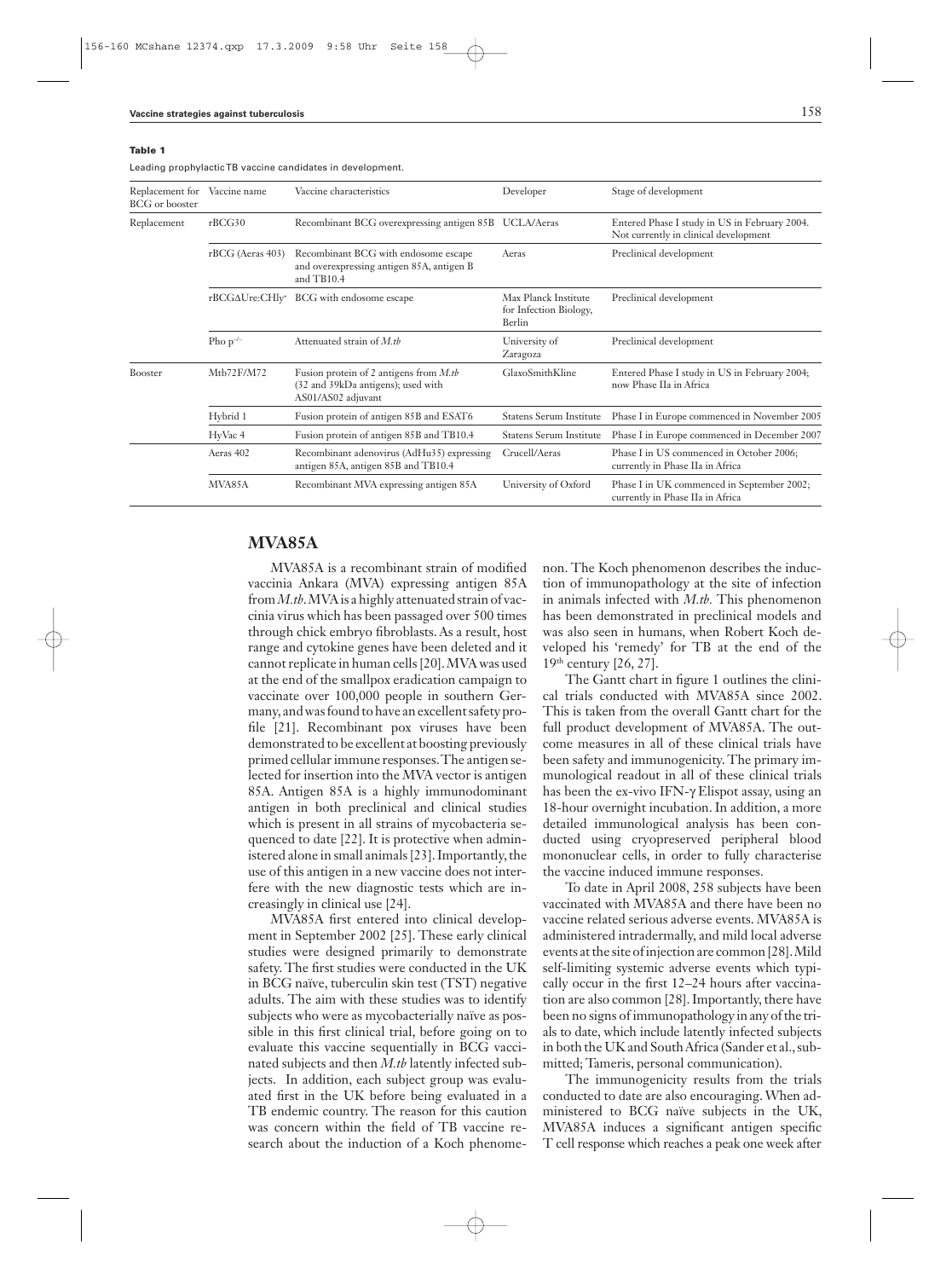#### Figure 1

Gantt chart summarising the clinical trials conducted with MVA85A since 2002.



vaccination and then declines. Three weeks after vaccination, the response is not greater than baseline and boosting with a second MVA85A vaccination at this timepoint does not amplify the response further [28]. In contrast, administering MVA85A to subjects who had previously been vaccinated with BCG (median interval between BCG and MVA85A was 18 years) resulted in significantly higher antigen specific T cell responses one week after vaccination when compared with the BCG alone or MVA85A alone group [28]. Importantly for the induction of a central memory T cell response, these responses remained significantly higher than either vaccine alone up to 24 weeks after vaccination.

A more detailed immunological analysis of the samples from the BCG-MVA85A vaccinated subjects has demonstrated that the antigen specific CD4<sup>+</sup> T cells induced by vaccination with MVA85Aarehighly polyfunctional [29].One week after vaccination almost 50% of the antigen specific T cells are positive for all four of the markers measured during this study: IFN- $\gamma$ , IL2, TNF $\alpha$  and MIP-1b. This polyfunctional profile persists, and six months after vaccination the responses remain considerably more polyfunctional than the baseline responses. Further analysis of the phenotype of these antigen specific CD4<sup>+</sup> T cells shows them to be relatively immature, with a non-terminally differentiated phenotype. In addition, proliferation studies confirm the proliferative potential of these cells [29].

Other trials with MVA85A have been conducted to investigate the effect of different intervals between BCG and MVA85A.Vaccination with MVA85A soon after BCG vaccination might be comparable to boosting in infancy when BCG has been given at birth. In contrast, vaccination with MVA85A many years after BCG might mimic a clinical scenario of boosting in adolescence. Studies comparing the magnitude of immune response after MVA85A vaccination soon (one month) and a long time (median 18 years) after BCG vaccination show that there is no difference in the magnitude of immune response seen in these two groups when comparing ex-vivo IFN- $\gamma$  Elispot responses [30].

When sufficient safety data had been accumulated in the early studies with MVA85A, a study was conducted in *M.tb* latently infected subjects (Sander et al., submitted). Detailed clinical monitoring, including high resolution CT scans, was performed pre- and post-vaccination in this study in order to detect any clinical or sub-clinical immunopathology. Reassuringly, the safety profile was very comparable to previous studies and there were no signs of any immunopathology. Importantly, the immunogenicity of MVA85A in this latently infected population was also very comparable to previous studies.

In 2005, a Phase IIa programme of clinical trials with MVA85A commenced in South Africa. These trials include a series of studies in progressively younger populations: adults, adolescents, children and infants. To date the safety and immunogenicity data has been similar to that seen in the UK studies [31]. Importantly, the responses in South African adults are as durable as the UK responses, with responses remaining significantly higher than baseline for at least one year after vaccination [31].